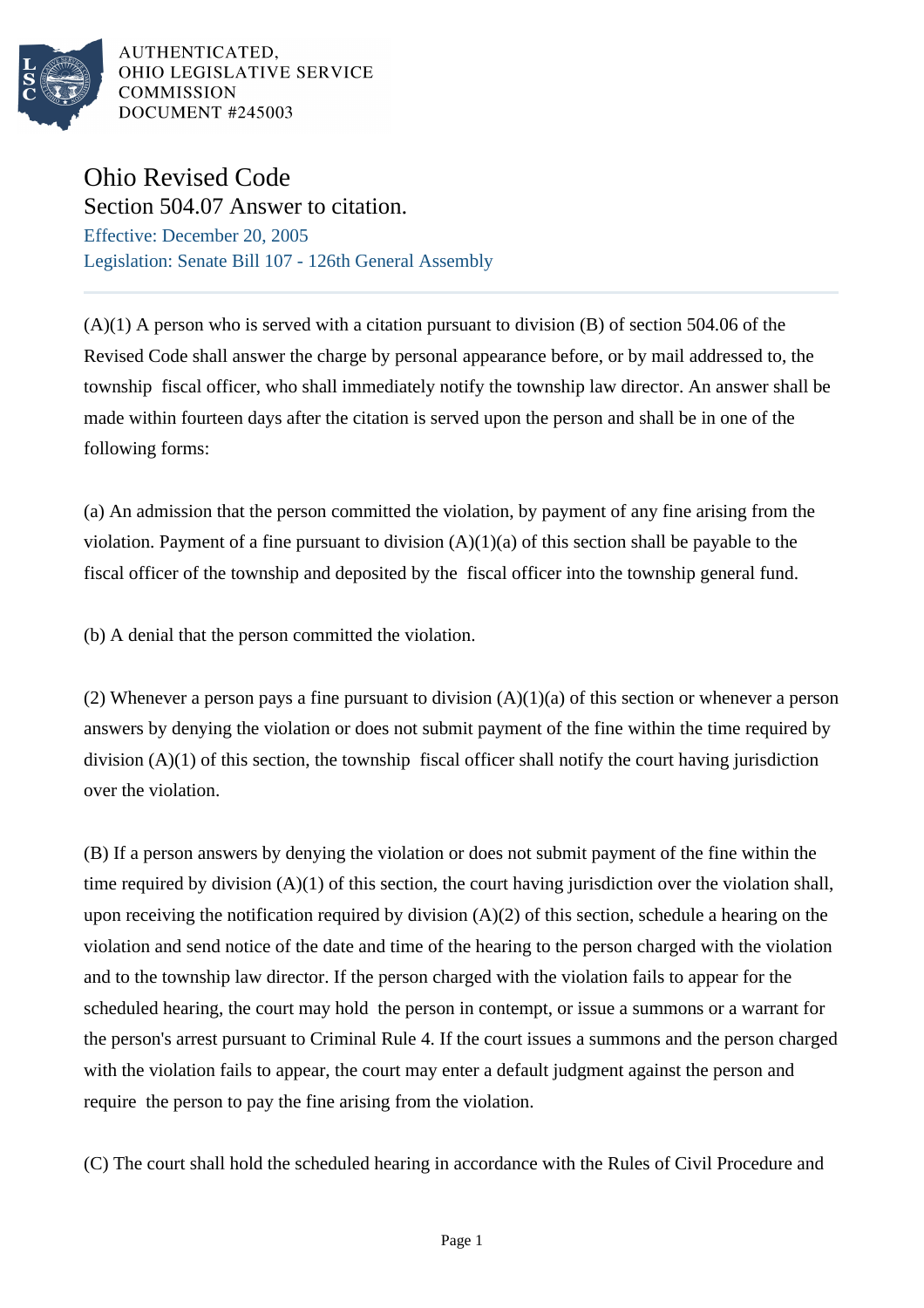

## AUTHENTICATED. OHIO LEGISLATIVE SERVICE **COMMISSION DOCUMENT #245003**

the rules of the court, and shall determine whether the township has established, by a preponderance of the evidence, that the person committed the violation. If the court determines that the person committed the violation, it shall enter a judgment against the person requiring the person to pay the fine arising from the violation.

If the court determines that the township has not established, by a preponderance of the evidence, that the person committed the violation, the court shall enter judgment against the township whose resolution allegedly was violated, shall dismiss the charge of the violation against the person, and shall assess costs against the township.

(D) Payment of any judgment or default judgment entered against a person pursuant to this section shall be made to the clerk of the court that entered the judgment, within ten days after the date of entry. All money paid in satisfaction of a judgment or default judgment shall be disbursed by the clerk as required by law, and the clerk shall enter the fact of payment of the money and its disbursement in the records of the court. If payment of a judgment or default judgment is not made within this time period, execution may be levied, and such other measures may be taken for its collection as are authorized for the collection of an unpaid money judgment in a civil action rendered in that court. The municipal or county court shall assess costs against the judgment debtor, to be paid upon satisfaction of the judgment.

(E) Any person against whom a judgment or default judgment is entered pursuant to this section and any township against which a judgment is entered pursuant to this section may appeal the judgment or default judgment to the court of appeals within whose territorial jurisdiction the resolution allegedly was violated. An appeal shall be made by filing a notice of appeal with the trial court and with the court of appeals within thirty days after the entry of judgment by the trial court and by the payment of reasonable costs as the court requires. Upon the filing of an appeal, the court shall schedule a hearing date and notify the parties of the date, time, and place of the hearing. The hearing shall be held by the court in accordance with the rules of the court. Service of a notice of appeal under this division does not stay enforcement and collection of the judgment or default judgment from which appeal is taken by the person unless the person who files the appeal posts bond with the trial court, in the amount of the judgment, plus court costs, at or before service of the notice of appeal.